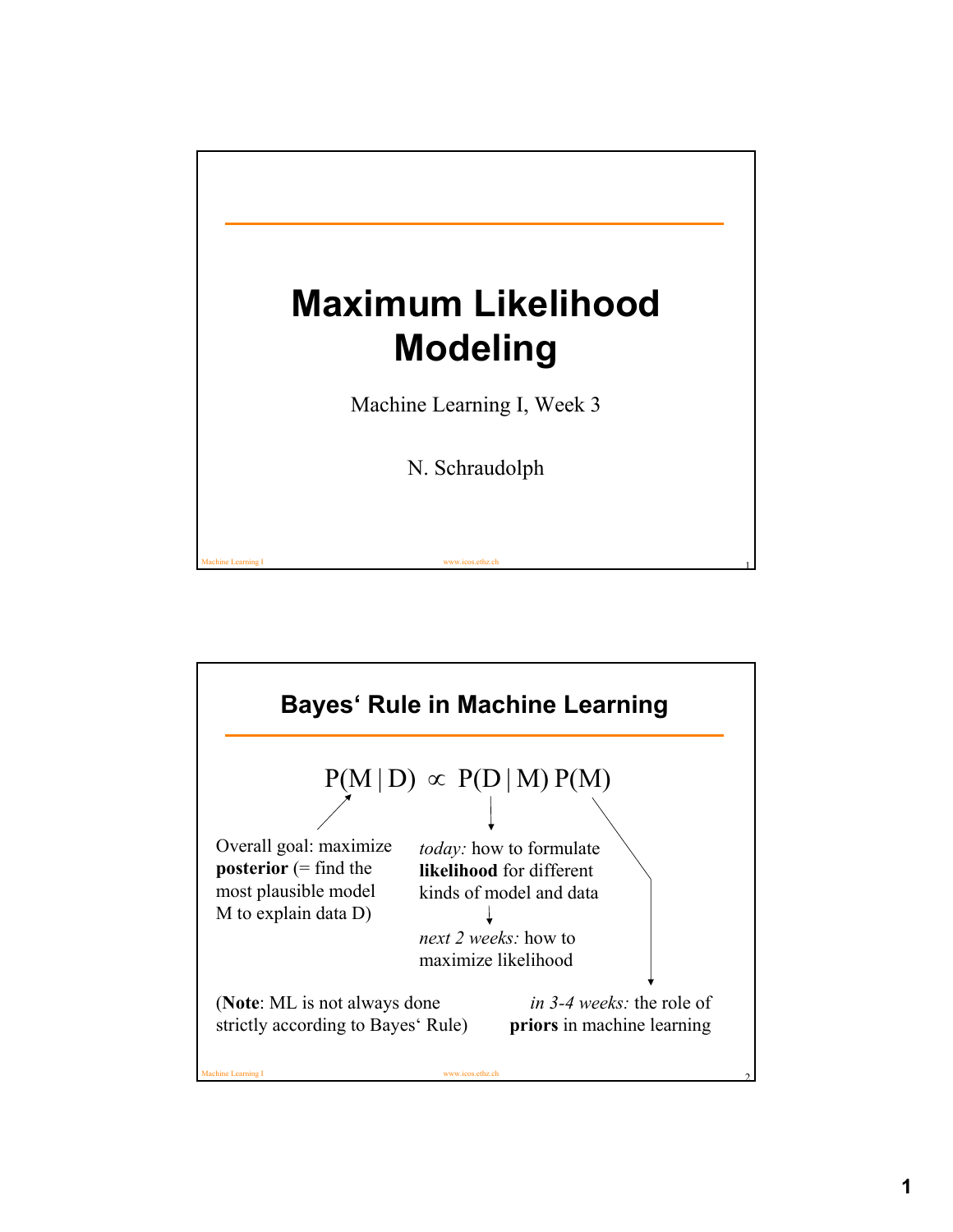

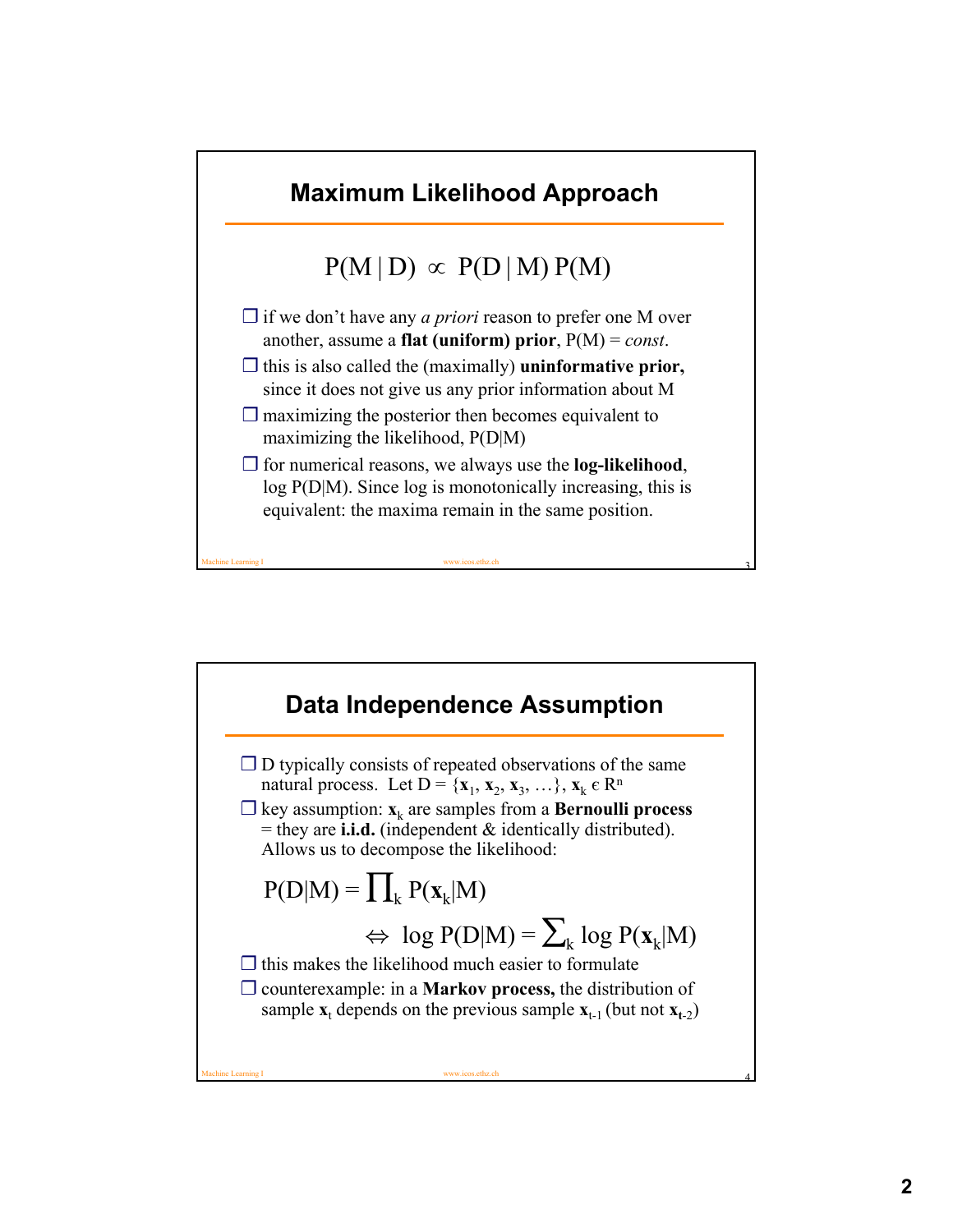

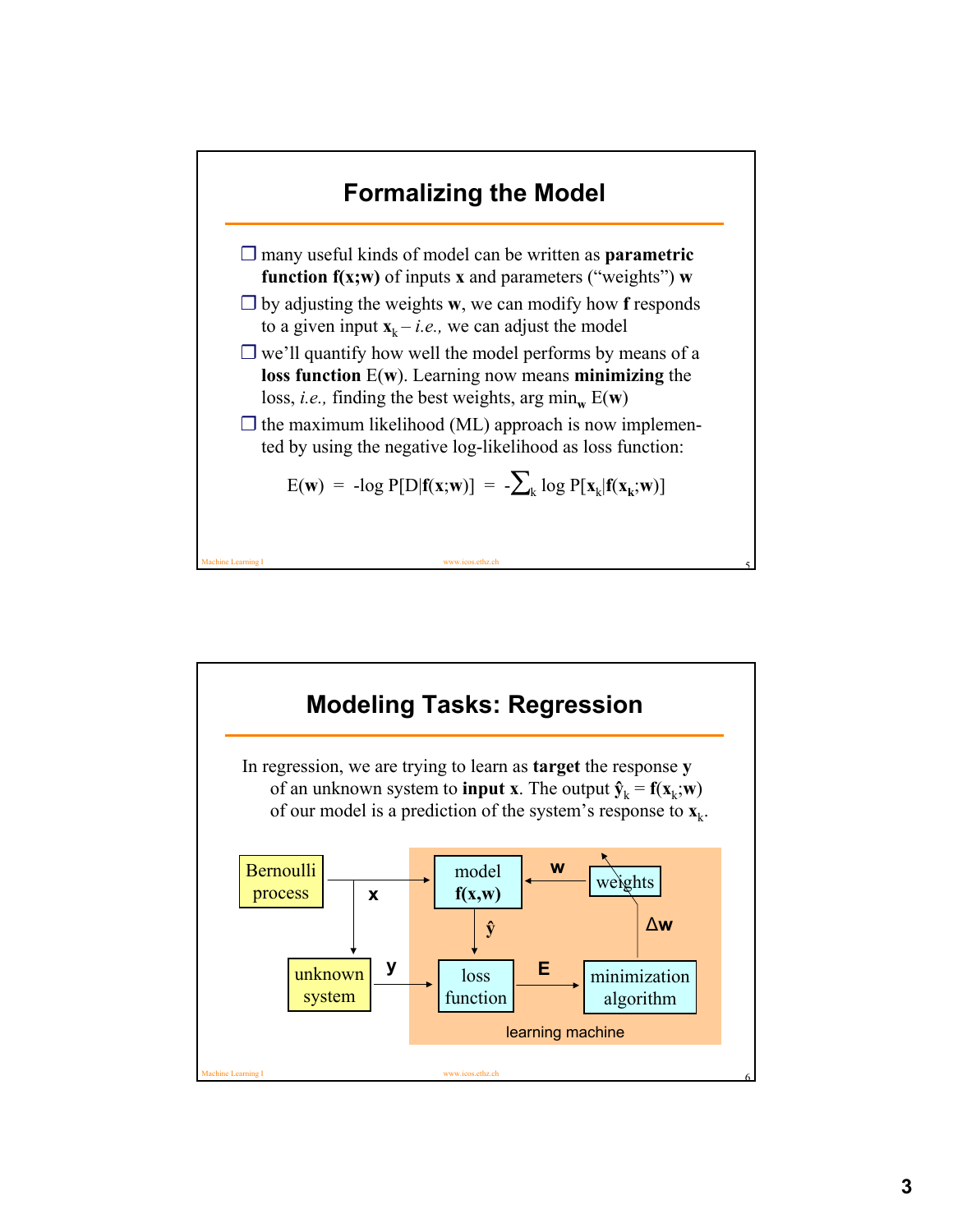

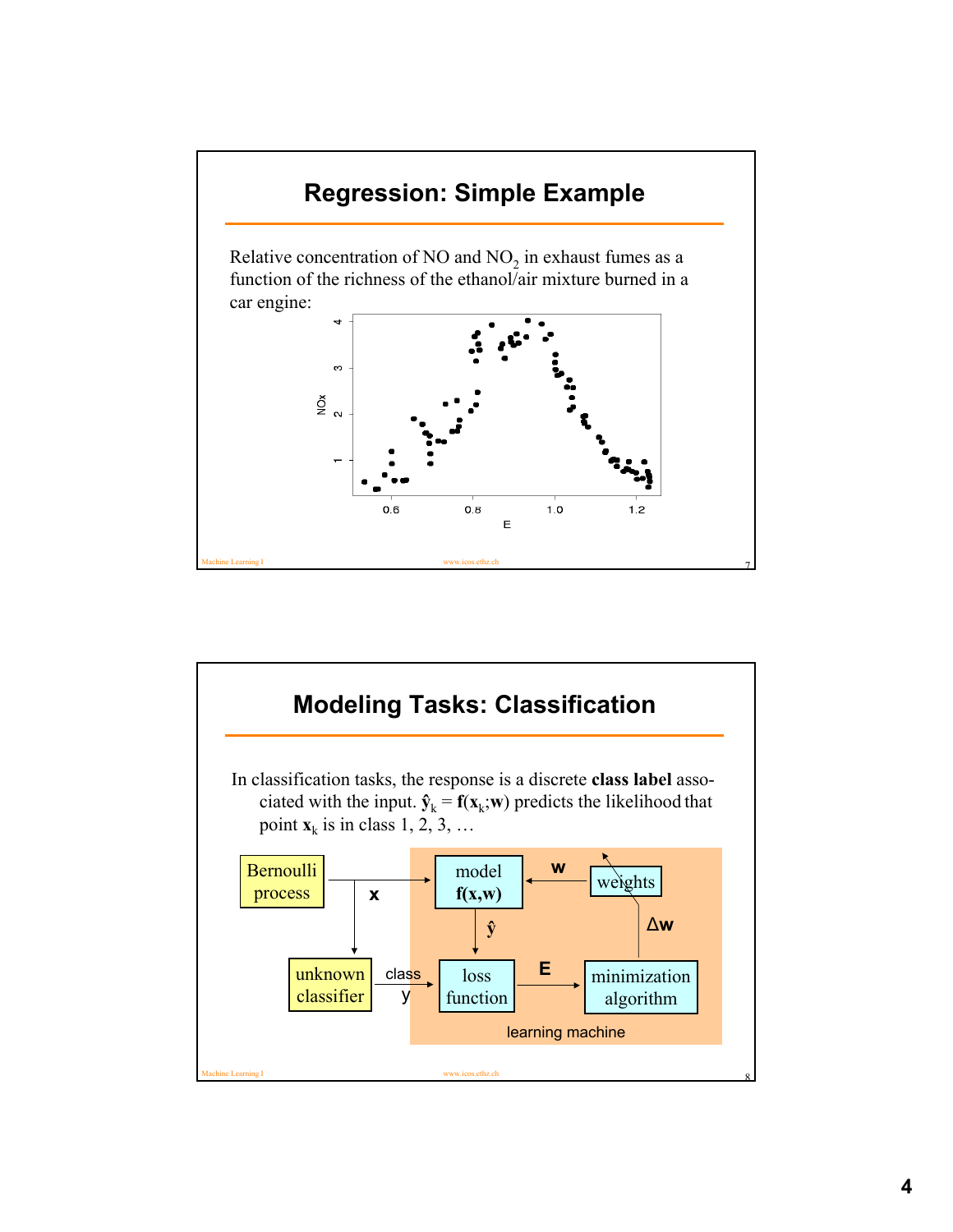

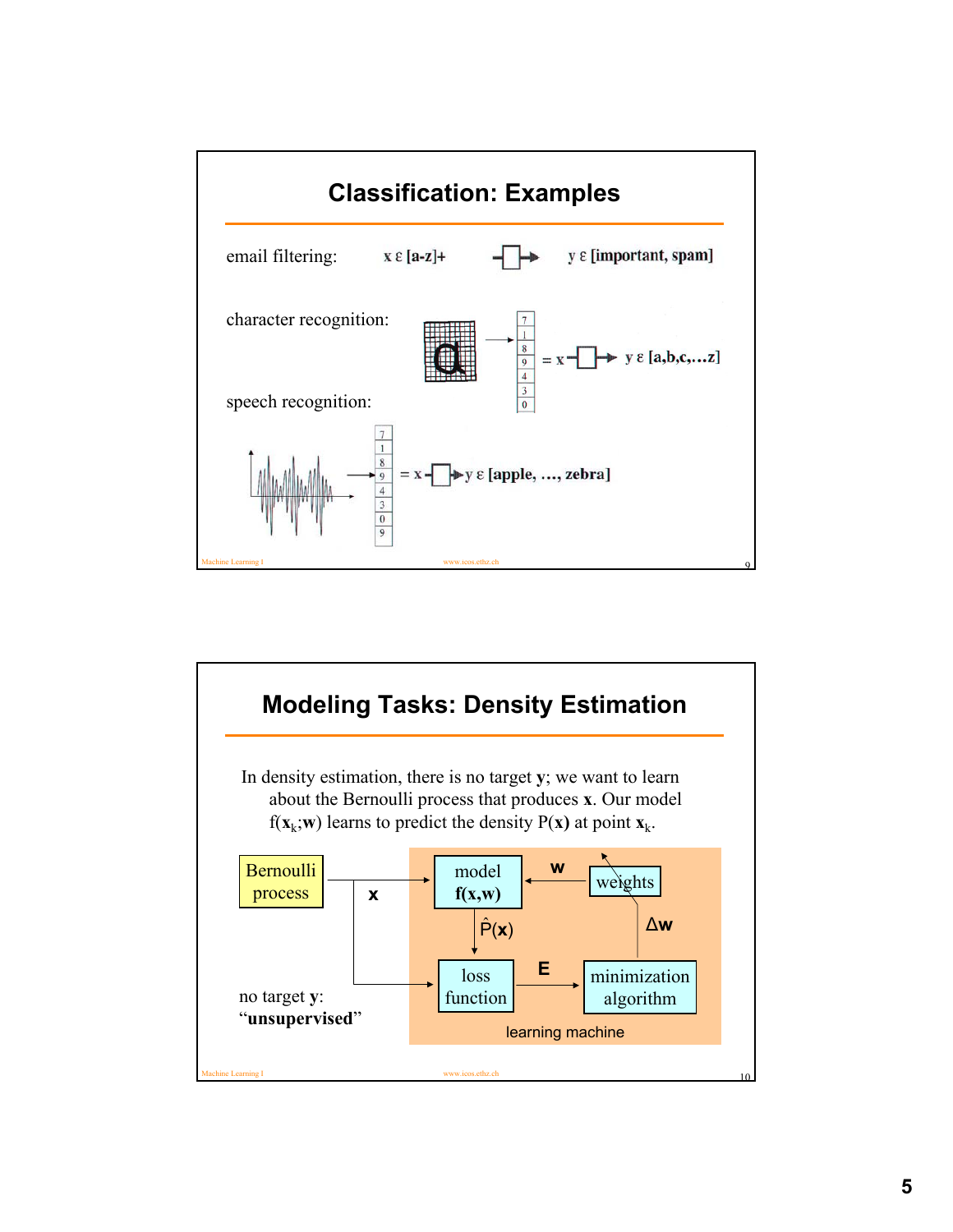#### **ML Loss for Density Estimation**

We will now derive **ML loss functions** for the three modeling tasks: regression, classification, and density estimation. Recall that the ML loss is the negative log-likelihood:

$$
E(\mathbf{w}) = -\log \prod\nolimits_{k} P(\mathbf{x}_k | M) = -\sum\nolimits_{k} \log P[\mathbf{x}_k | \mathbf{f}(\mathbf{x}_k; \mathbf{w})]
$$

The simplest case is **density estimation**: here by definition the likelihood is just our model's output:  $P[x_k|f(x_k; w)] = f(x_k; w)$ . The ML loss for density estimation is therefore simply

$$
E(\mathbf{w}) = -\sum_{k} \log f(\mathbf{x}_k; \mathbf{w}),
$$

known as the **entropy** of f(**x**;**w**) under the given density of **x**.

Machine Learning I www.icos.ethz.ch 11

#### **ML Density Estimation: Example**

Machine Learning I www.icos.ethz.ch 12 Fit Gaussian density with parameters  $\mathbf{w} = (\mu, \sigma^2)$  to n points  $x_k$ .  $f(x_k; w) = N(x_k; \mu, \sigma^2) =$  $E(\mathbf{w}) = -\sum_{k} \log f(x_k; \mathbf{w}) = \frac{1}{2} \sum_{k} \left( \frac{x_k - \mu}{\sigma} \right)^2 + n \log(\sigma) + \text{const.}$ At optimum **w**\*, gradient  $\partial E(\mathbf{w})/\partial \mu = -\sum_k \left| \frac{x_k - \mu}{n} \right| = 0$ , so  $\mu^* = \frac{1}{n} \sum_{k} x_k$ . **Homework**: show that  $\sigma^2 = \frac{1}{n} \sum_{k} (x_k - \mu)^2$ .  $\overline{\phantom{a}}$  $\overline{\phantom{a}}$  $\rfloor$  $\overline{\phantom{a}}$  $\mathsf{L}$ L L  $-\frac{1}{2}\left(\frac{x_k-\mu}{\mu}\right)$ J  $\left(\frac{x_k-\mu}{\mu}\right)$  $\setminus$  $-\frac{1}{2}\left(\frac{x_k-\mu}{x_k}\right)^2$  $rac{1}{\sqrt{2\pi}} \exp \left(-\frac{1}{2}\right)$ σ  $\mu$  $\sigma$ ν 2 $\pi$ *k x*  $\frac{1}{2}\sum_{k} \left( \frac{x_k - \mu}{\sigma} \right)$ J  $\left(\frac{x_k-\mu}{\mu}\right)$  $\setminus$  $\sum_{k} \left( \frac{x_k - \sigma_k}{\sigma_k} \right)$  $\frac{x_k - \mu}{\sigma}$ *x* J  $\left(\frac{x_k-\mu}{\mu}\right)$ J  $\sum_{k} \left( \frac{x_k - \sigma_k}{\sigma_k} \right)$  $\left| \frac{x_k - \mu}{\mu} \right|$ *x* 1 *n* 1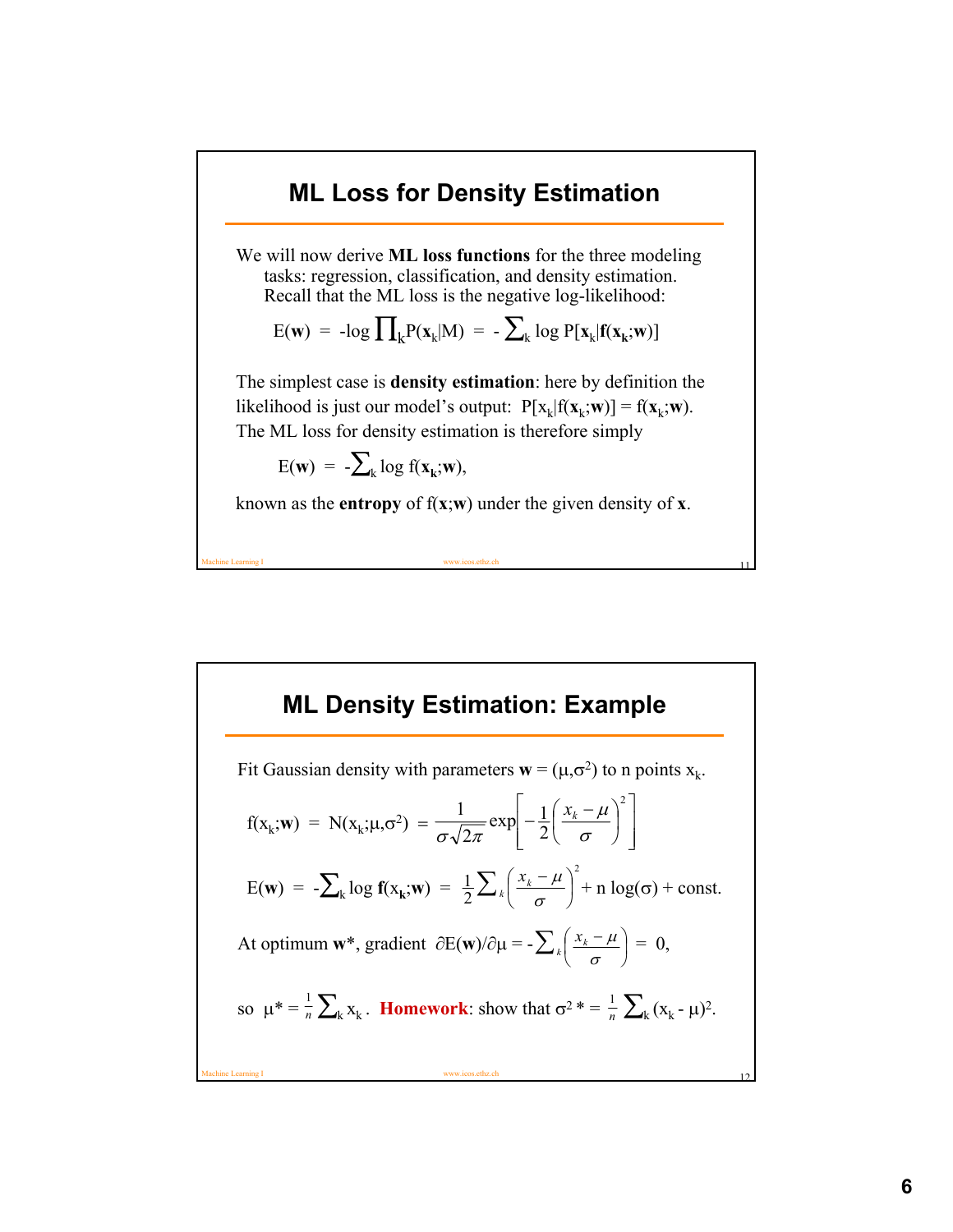## **ML Loss for Classification**

For classification, our model produces a vector of class probabilities, so for class c the likelihood is the c<sup>th</sup> component of **f**:  $P[c|f(x; w)] = f_c(x; w)$ . For a system that only indicates the correct class  $y_k$  as target, the loss is then

$$
E(\mathbf{w}) = -\sum_{k} \log P[y_k | \mathbf{f}(\mathbf{x}_k; \mathbf{w})] = -\sum_{k} \log f_{y_k}(\mathbf{x}_k; \mathbf{w}).
$$

This can be generalized to systems that provide a full target vector  $y_k$  of posterior class probabilities:

$$
E(\mathbf{w}) = -\sum_{k} \mathbf{y}_{k}^{\mathrm{T}} \log \mathbf{f}(\mathbf{x}_{k}; \mathbf{w}),
$$

known as the **cross-entropy** between f(**x**;**w**) and **y**.

Machine Learning I www.icos.ethz.ch 13

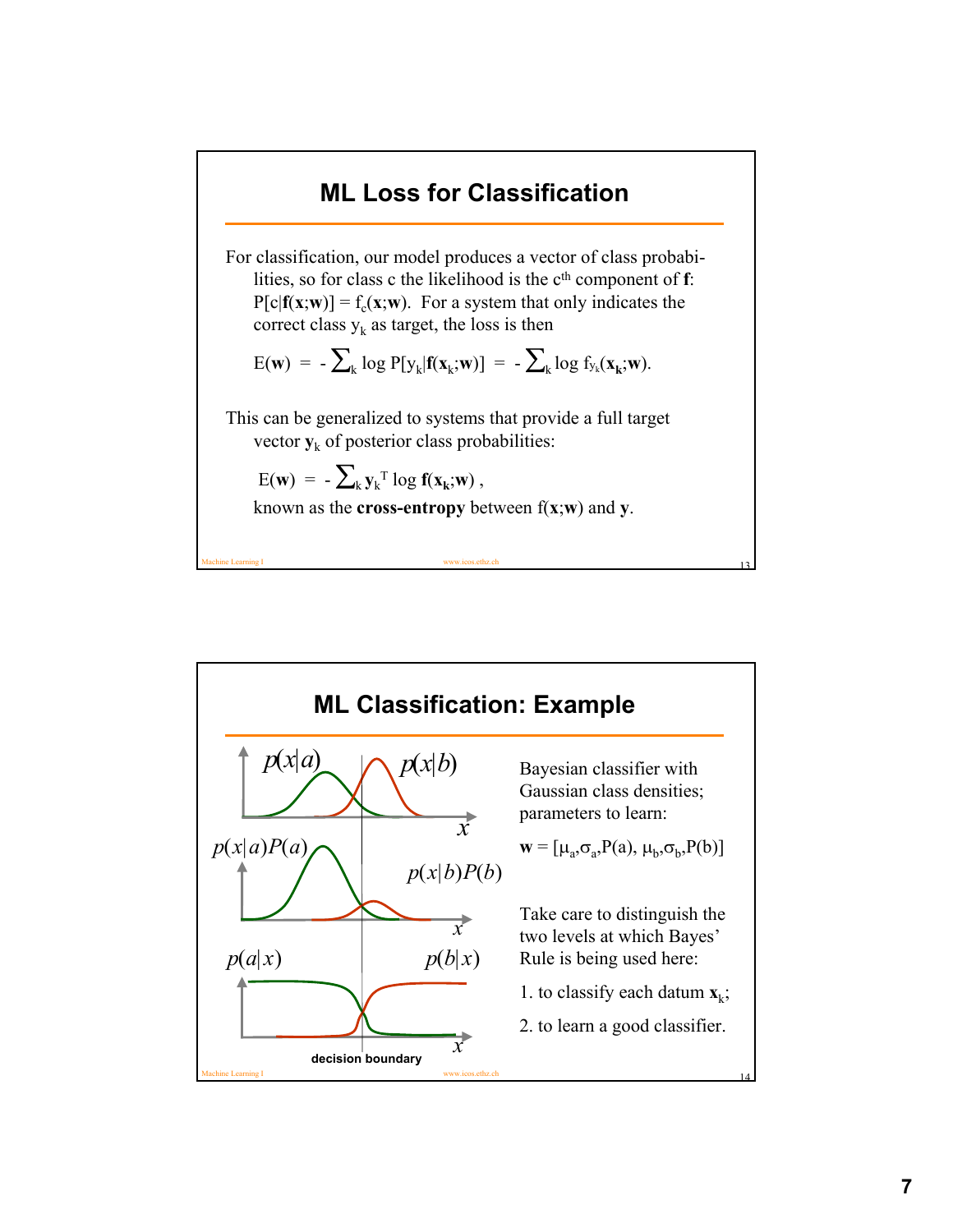## **ML Loss for Regression**

For regression tasks we have a problem: we need the likelihood  $P[y_k|f(x_k; w)]$ , but our model gives an estimate  $\hat{y}_k = f(x_k; w)$  for the target  $\mathbf{y}_k$ . We can turn it into a likelihood by the expedient of adding zero-mean Gaussian **noise** ε ∼ N(**0**, σ<sup>2</sup>**I**) to the model's output. This gives

$$
P[\mathbf{y}_k|\mathbf{f}(\mathbf{x}_k;\!\mathbf{w})\!+\!\epsilon]\;\propto\; \text{exp}\{-[\mathbf{y}_k\text{-}\,\mathbf{f}(\mathbf{x}_k\!;\!\mathbf{w})]^T[\mathbf{y}_k\text{-}\,\mathbf{f}(\mathbf{x}_k\!;\!\mathbf{w})]/(2\sigma^2)\}
$$

$$
E(\mathbf{w})\,=\,-\sum\nolimits_k\,\log\,P[\mathbf{y}_k|\mathbf{f}(\mathbf{x}_k;\!\mathbf{w})\!+\!\epsilon]\,\,\propto\,\,\sum\nolimits_k\,\|\,\mathbf{y}_k\text{-}\,\mathbf{f}(\mathbf{x}_k;\!\mathbf{w})\|^2,
$$

Machine Learning I www.icos.ethz.ch 15

known as the **sum-squared error** loss function.